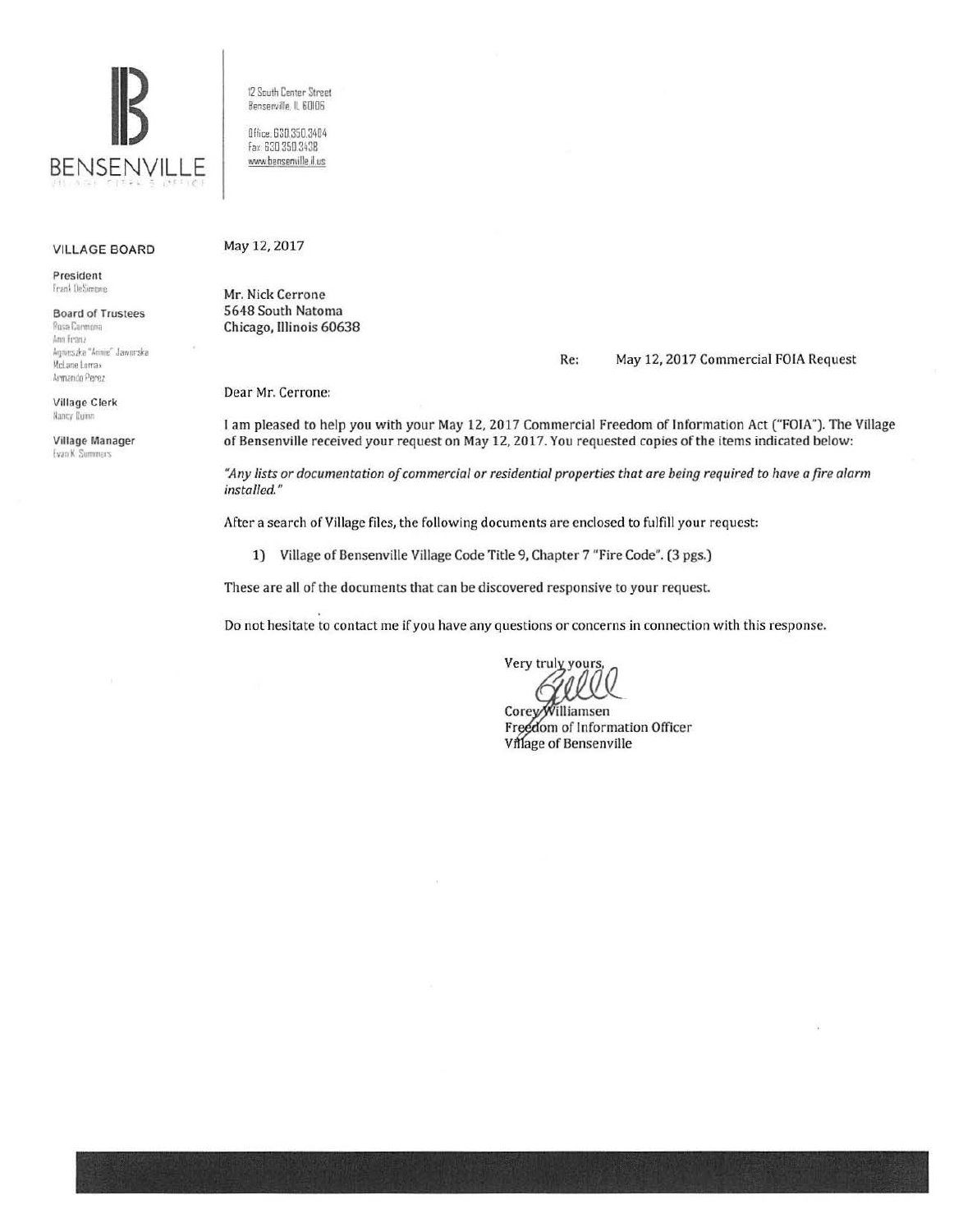# **. Chapter 7 FIRE CODE**

# **9-7-1: CODE ADOPTED:**

The 2015 international fire code published by the International Code Council is hereby adopted and incorporated, in its entirety, subject to the amendments set forth in section 9-7-2 of this chapter. (Ord. 40-2015, 10-27-2015)

## **9-7-2: AMENDMENTS TO THE FIRE CODE:**

100 Chapter 1 - Administration

101.1 Section 101.1 Title. Revise as follows:

"These regulations shall be known as the building code of [Name Of Jurisdiction] **the village of Bensenville,** hereinafter referred to as 'this code.'"

200 Chapter 2 - Definitions

202 Add new definition as follows:

### "Fire Code Official. The village manager and his designees and agents."

500 Chapter 5 - Fire Service Features

507 .5.1 Revise as follows:

... with the jurisdiction is more than 400 feet "300 feet" from a hydrant on a fire...

Exceptions:

1. For group R-3 and group U occupancies, the distance requirement shall be 600 feet **'"300**  feet."

2. **Delete this exception in its entirety.**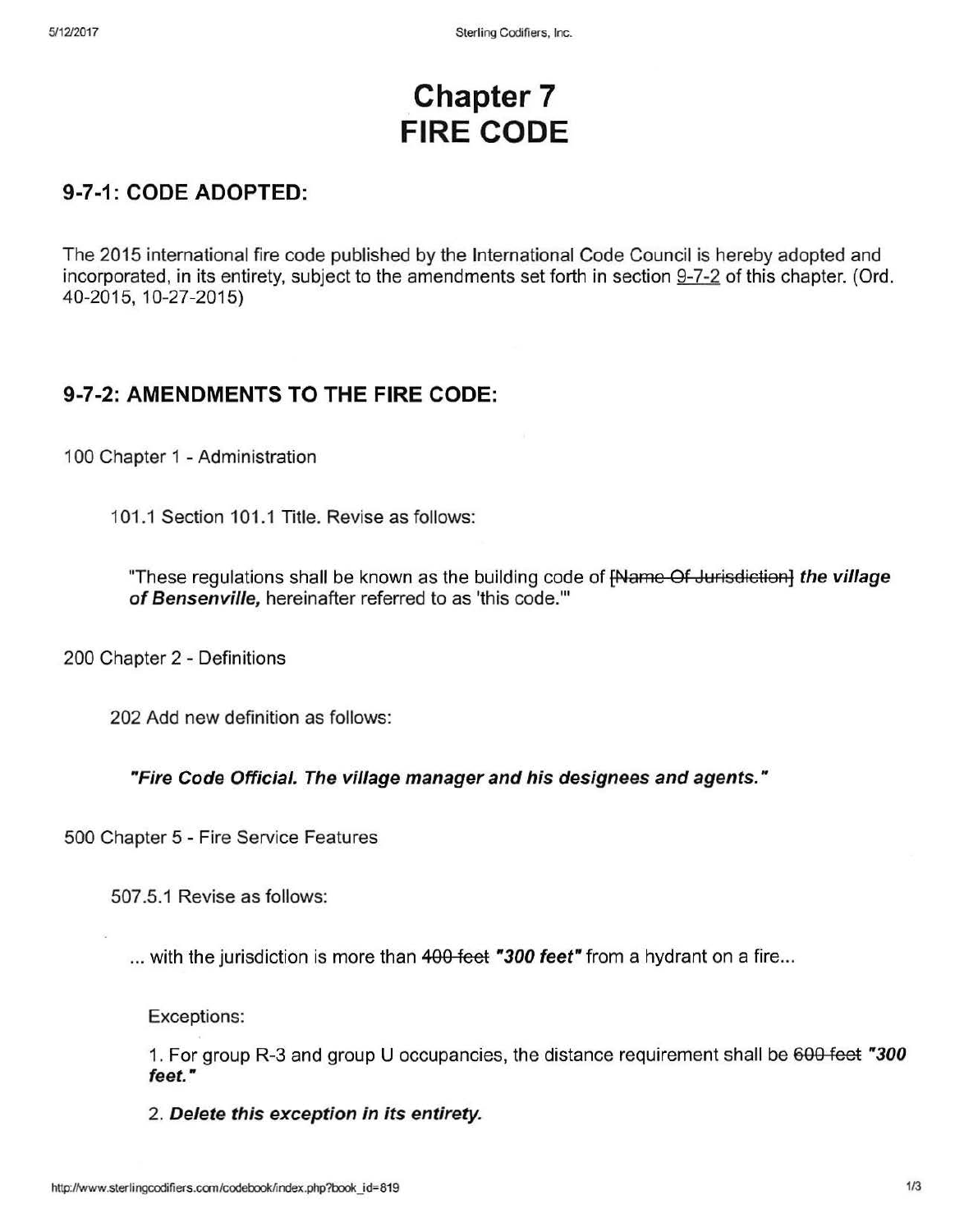900 Chapter 9 - Fire Protection Systems

901.4.6 Revise as follows:

... large enough to allow removal of the largest piece of equipment. "Provide both an interior and exterior access door to room with a proper landing pad at the exterior access door."

903.4.2 Revise as follows:

"An approved **audible**/visual device, located on the exterior of the building in an approved location above the fire department inlet connection, shall be connected to each automatic sprinkler... shall actuate the building fire alarm system. All fire department inlet connections shall be a 4x4" Storz fitting with cap."

903.7 Add this section:

"Fire Hydrants. Fire hydrants installed on private property shall be located and installed around the perimeter(s) of the building(s) at a maximum spacing of 300 feet. Required hydrants adjacent to a building shall be located between 40 and 100 feet from the building. All hydrant mains shall be tied into the building fire suppression system and can be either wall or yard hydrants."

903.8 Add new section 903.8 as follows:

### "Fire Flow Requirements. Appendix B of the 2015 international fire code is hereby adopted in its entirety."

903.9 Add new section 903.9 as follows:

"Check Valve. Provide a check valve for each sprinkler riser in a multi-riser system."

903.10 Add new section 903.10 as follows:

"Provide a minimum 2-hour fire rated separation wall for sprinkler riser/ pump room and all related equipment. Maintain a minimum of three feet clear space around all equipment."

907 .1.3.1 Add new section 907 .1.3.1 as follows: